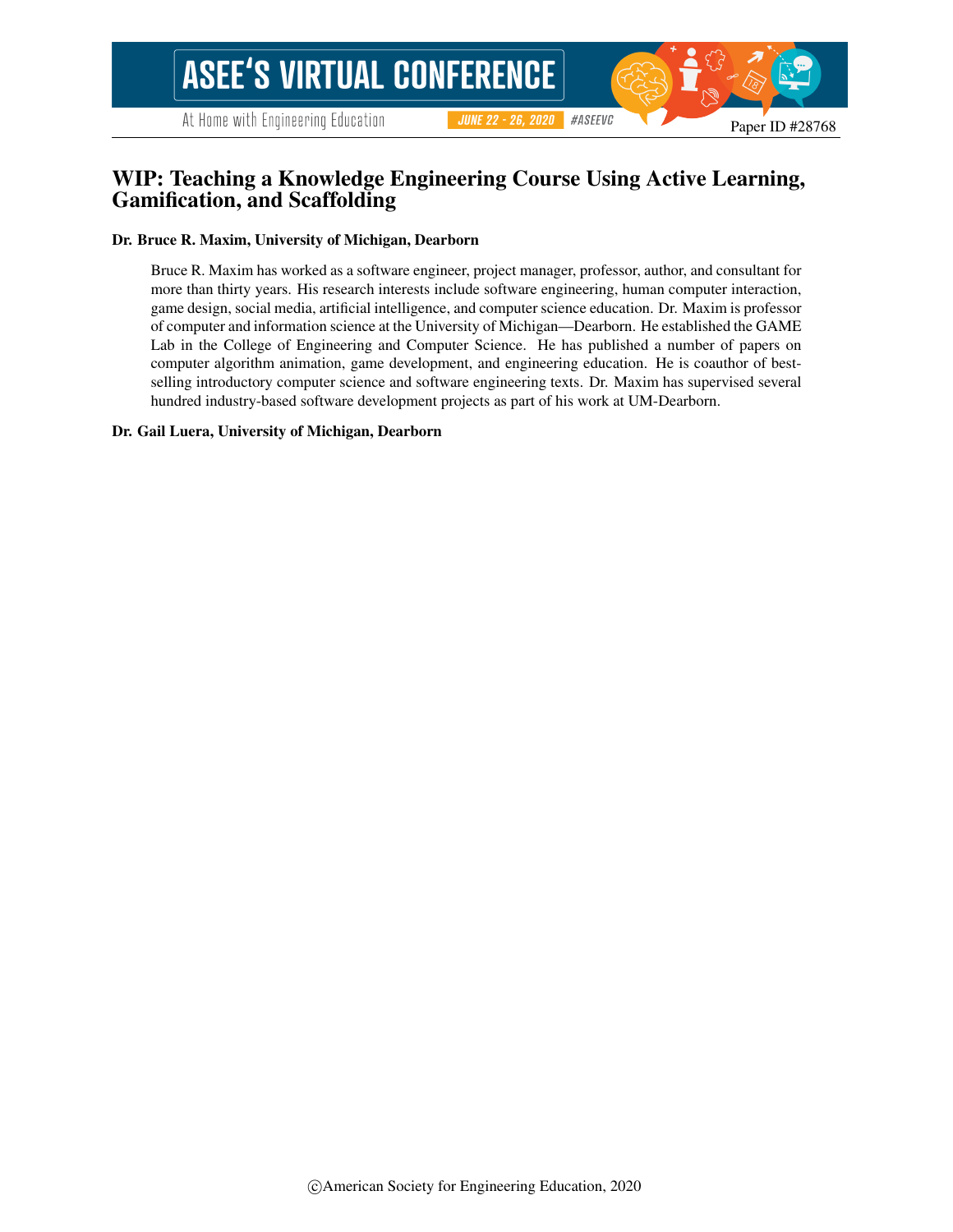# **WIP: Engaging Software Engineering Students in Synchronous and Asynchronous On-line Course Offerings**

## **Abstract**

Many engineering educators regard experiential learning as the most effective way to train future generations of engineers. The authors have noticed higher levels of engagement when students participate in class activities than when they are simply listening to lectures. These activities may include games, discussions, group activities, and peer reviews. Covid19 restrictions forced a shift to the online delivery of all courses at our university this year. Often, activities developed for face-to-face delivery of software engineering topics cannot be used without modification in the online delivery of either synchronous or asynchronous courses. This paper describes the authors' experiences using active learning materials in an online software engineering course. Students taking this course were allowed to take it either synchronously or asynchronously. The project team critically examined existing active learning materials used for face-to-face delivery of the course and adapted them for online course delivery. The authors monitored the levels of student engagement in each group and surveyed individual students to measure their perceived level of engagement with course activities. Our initial assessment data suggest that students attending synchronous class meetings were slightly more engaged with the course materials than those who did not. Students interacting with the active learning course materials, whether synchronously or asynchronously, felt more engaged with the course than they would have with a traditional online lecture course.

### **Background**

Many courses offered by the College of Engineering and Computer Science (CECS) rely heavily on lectures as the primary vehicle of instruction. This is even true of courses that emphasize student project work. In the lecture mode of instruction, student engagement with the course material is often low or non-existent until the date of an assessment activity (assignment or exam) is near. Many computing students (Computer and Information Science (CIS), Data Science (DS), Software Engineering (SE), Cybersecurity and Information Assurance (CIA)), are turned off by this sterile delivery of material<sup>1</sup>. All too often, passive learning environments fail to deliver opportunities for students to develop their soft skills.

The authors observed higher levels of engagement when students participated in class activities involving games, discussions, group activities, and peer reviews than when they are simply listening to lectures<sup>1</sup>. Covid19 restrictions forced the online delivery of all courses at our university this year. The authors did not want to return to the use of lectures as the only content delivery method in online software project courses. Activities developed for face-to-face delivery of software engineering topics often require significant modification for use in the online delivery of course material. The authors felt it was desirable to create activities that engaged online students and allowed them to experience a level of active learning comparable to the experiences enjoyed by face-to-face students.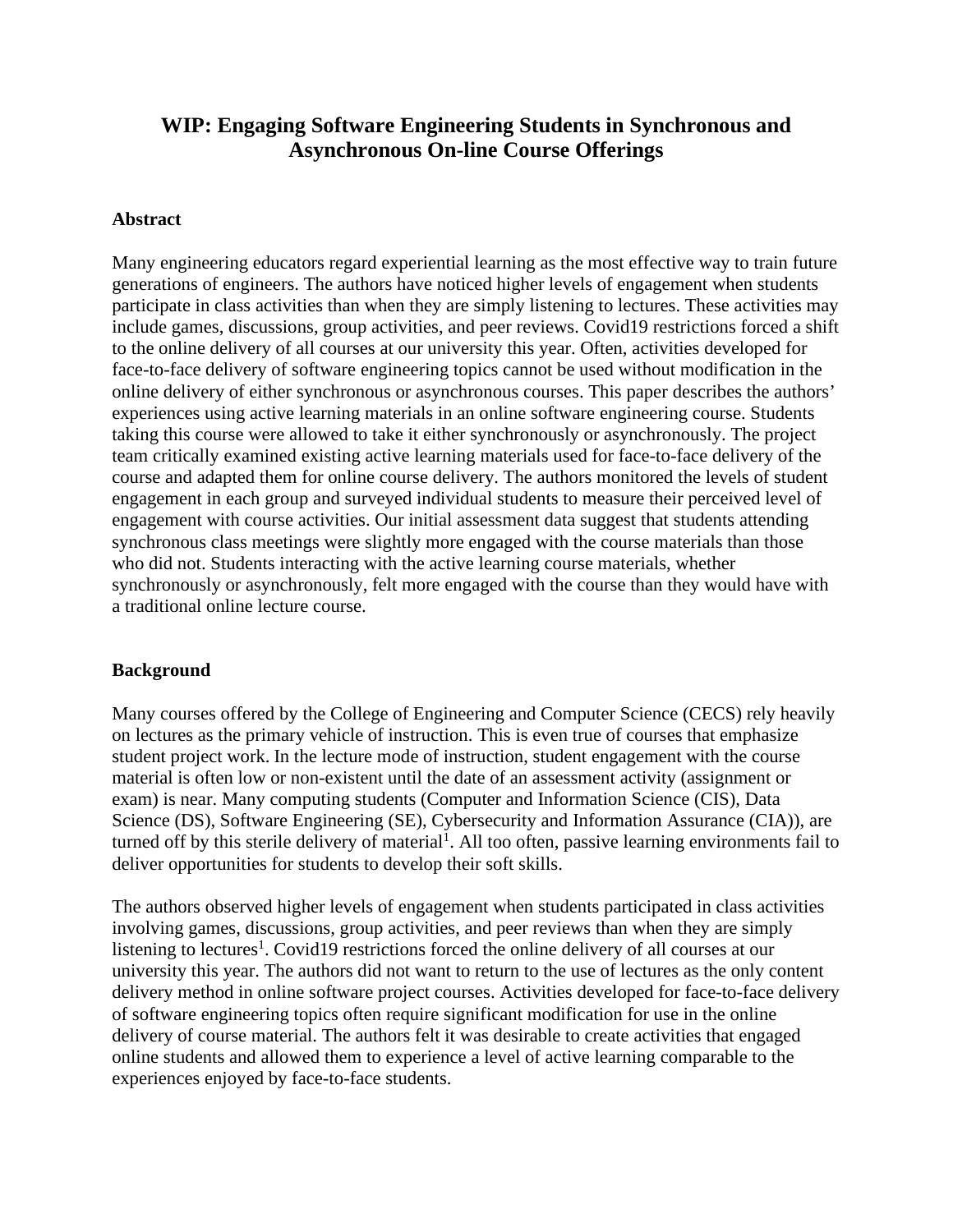The materials created for this course were developed using a variation of the ADDIE (Analysis, Design, Development, Implementation, Evaluation) process model.<sup>2</sup> Using the ADDIE process model, the project team critically examined existing active learning materials used for face-toface topic delivery and adapted them for online course delivery. When new materials were created, the team attempted to determine the best mix of case-study review, role-play and handson exercises. These materials involved working with software engineering techniques or tools, to facilitate coverage of the topics. Many of the activities implemented in the course have been used successfully with several groups of students and their evolution benefited from feedback provided by the students and faculty.

This paper describes the authors' experiences using active learning materials in an online software engineering course. This course was offered to students taking it either synchronously (via online Zoom meetings) or asynchronously (without Zoom class meetings). Soft skills are important for engineering professionals and the authors wanted to provide opportunities for online students to develop these skills on team projects by encouraging asynchronous online students to work with students enrolled in a synchronous online section. The activities created for this project are grounded in the research literature on student engagement.

# **Active Learning**

Several engineering educators regard experiential learning as the best way to train the next generation of engineers<sup>3</sup>. This requires engineering programs to go beyond offering industrybased capstone courses and internships. It is our belief that introducing students to active learning opportunities can improve software engineering education at the undergraduate level as well. We believe this will also increase the pool of new professionals with practical engineering problem-solving skills.

Active learning is "embodied in a learning environment where the teachers and students are actively engaged with the content through discussions, problem-solving, critical thinking, debate and a host of other activities that promote interaction among learners, instructors and the material"<sup>4</sup>. Prince defines active learning as any classroom activity that requires students to do something other than listen and take notes<sup>5</sup>. Active learning opportunities can complement or replace lectures to make class delivery more interesting to the students.

Specifically, active learning helps students develop problem-solving, critical-reasoning, and analytical skills, all of which are valuable tools that prepare students to make better decisions, become better students and, ultimately, better employees<sup>5</sup>. Raju and Sankar undertook a study to develop teaching methodologies that could bring real-world issues into engineering classrooms<sup>6</sup>. The results of their research led to recommendations to engineering educators on the importance of developing interdisciplinary technical case studies that facilitate the communication of engineering innovations to students in the classroom.

Active learning helps students learn by increasing their involvement in the process<sup>7</sup>. Active learning techniques help students to better understand the topics covered in the curriculum<sup>8</sup>. Active learning helps students to be more excited about the study of engineering than traditional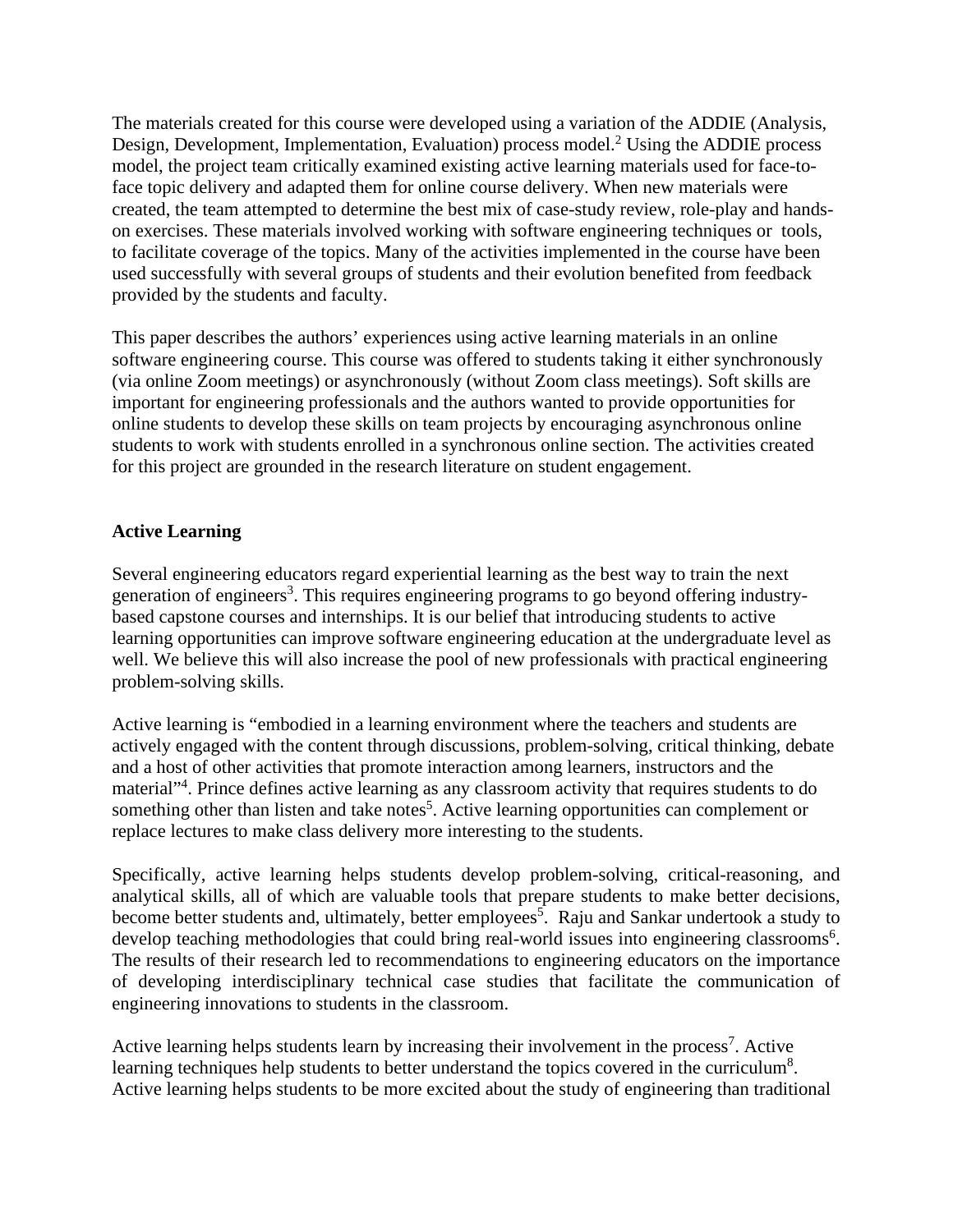instruction<sup>1</sup>. The group work that often accompanies active learning instruction helps students develop their soft skills and makes students more willing to meet with instructors outside of class<sup>9</sup>. Krause writes that engagement does not guarantee learning is taking place, but learning can be enhanced if it provides students with opportunities to reflect on their learning activities<sup>10</sup>. In our project, students were encouraged to reflect on the lessons learned from the activities either in writing or in a class postmortem discussion.

There is consensus among members of our department's professional advisory board that professional practice invariably requires strong verbal and written communication skills. To develop their oral communications skills, students need opportunities to present their work as well as observe their peers doing the same. Some instructors believe that the project activities inherent in real-world software development encourage students to improve their written and oral communication skills<sup>11</sup>. To this end, the investigators included small group online activities with the expectation that students would provide written or oral summaries (either live online or using video) of the strategies used to complete their tasks and their lessons learned.

Day and Foley used class time exclusively for exercises, by having their students prepare themselves through the study of materials provided online<sup>12</sup>. Bishop and Verleger presented a comprehensive survey of the research on different ways of using class exercises using a technique that is often referred to as the "flipped" classroom<sup>13</sup>. Wu et.al. effectively implemented class exercises as active learning tools in their flipped classroom approach<sup>14</sup>.

The active learning approach of problem-based learning (PBL) has been consistently demonstrated to lead to positive learning outcomes such as self-directed learning habits, problem-solving skills, and deep disciplinary knowledge while engaging students in collaborative, authentic learning situations<sup>15</sup>. While PBL was first incorporated into medical school curricula in 1969, it is currently used in a wide variety of courses<sup>16</sup>. For instance, within the field of engineering, Warnock and Mohammadi-Aragh investigated the impact of PBL on student learning in a biomedical materials course and found that students made significant improvements in their problem-solving, communication and teamwork skill<sup>17</sup>.

PBL has also been used in senior level engineering courses with the same positive results<sup>18, 19, 20</sup>. Although students in a PBL software engineering course reported that the projects were more time intensive than a typical course project, they were receptive to the approach since they thought it was related to the professional environment and provided them with opportunities to relate theory and practice. This was in contrast to students taught using a traditional lecture and project approach to the course who viewed completing a traditional course project more negatively<sup>21</sup>. Given all of the positive evidence, it was determined that a PBL pedagogical approach was well suited for a junior level software engineering project course.

### **Student Engagement**

Active learning techniques such as Think-Pair-Share exercises<sup>22</sup>, pair programming<sup>23</sup>, peer instruction<sup>24</sup>, and flipped classrooms<sup>25</sup> have been demonstrated to increase student engagement.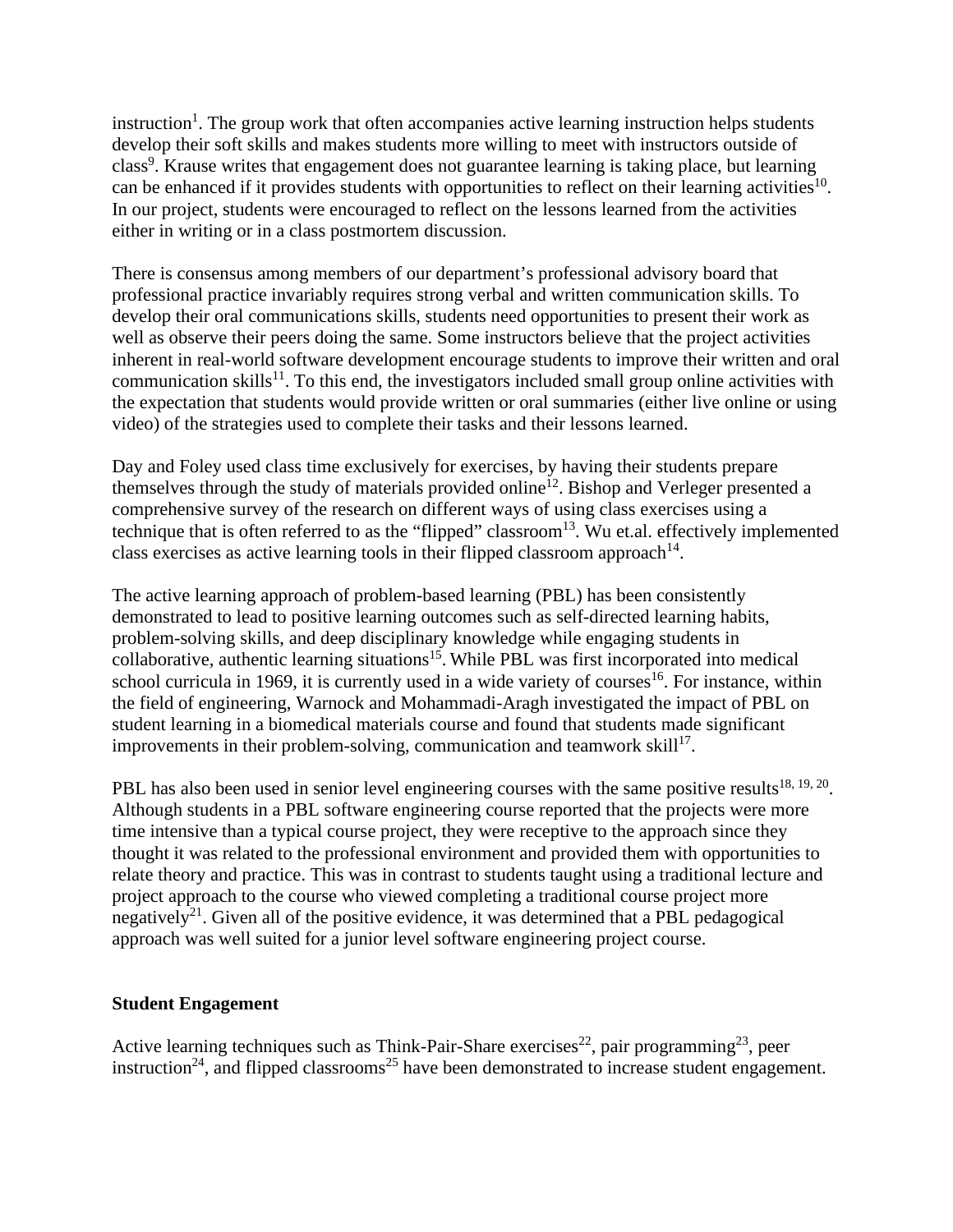Many of these interventions are used at the introductory level, primarily to address broadening participation in large classes $^{26}$ .

Ham and Myers brought Process Oriented Guided Inquiry Learning (POGIL) into a computer organization course<sup>27</sup>. In software engineering courses, the use of real-world, community-based, projects may be a good way to engage students with a meaningful problem while teaching them software engineering concepts<sup>28</sup>. Students often become more invested in their project when they see that their products are more than simply a paper design. In our course redesign, we used the class activities to motivate students to design software products and use software engineering techniques to solve a real-world programming problem.

An important aspect of software engineering education is the development of soft skills such as communication and project management. There are a number of examples of courses that make use of project work to help students enhance their soft skills simultaneously with their software development skills<sup>29</sup>. Decker and Simkins<sup>30</sup> introduced the use of an extended role play approach in a game development processes class where the students were not assessed solely on the artifacts they produced, but rather the processes by which they created the artifacts. Their roleplay activities emphasize industry best practices for both technical and soft skills (project management, communication, marketing, and interdisciplinary design). We included some roleplay activities in the course redesign.

The authors felt it was desirable to create activities that engaged asynchronous online students and allowed them to experience a level of active learning comparable to the experiences enjoyed by the synchronous online students. The objective of our study was to see if students enrolled in the synchronous online section of a software engineering course were more engaged than students enrolled in the online asynchronous section of the same course. A flipped classroom style course delivery was used to provide synchronous students with opportunities to spend time applying software engineering practices in Zoom breakout meetings. Asynchronous students completed the course materials on their own after viewing video lectures. Both groups of students answered online survey questions about their perceptions of the effectiveness of the course activities and their personal levels of engagement with the course materials. Their levels of engagement were monitored during the semester.

## **Course Description**

A junior level software engineering course, CIS 375 (Software Engineering 1), offered by the Computer and Information Science (CIS) department is organized as a 14 week, four credit-hour course. This is a required course taken by all computing majors in the CIS department which includes: Computer Science (CIS), Software Engineering (SE), Data Science (DS), and Cybersecurity and Information Assurance (CIA). Pre-Covid19, this course was typically offered using a synchronous, face-to-face format with the live lectures being recorded for streaming ondemand by students taking the same course asynchronously. The ABET student outcomes for CIS 375 appear in Table 1.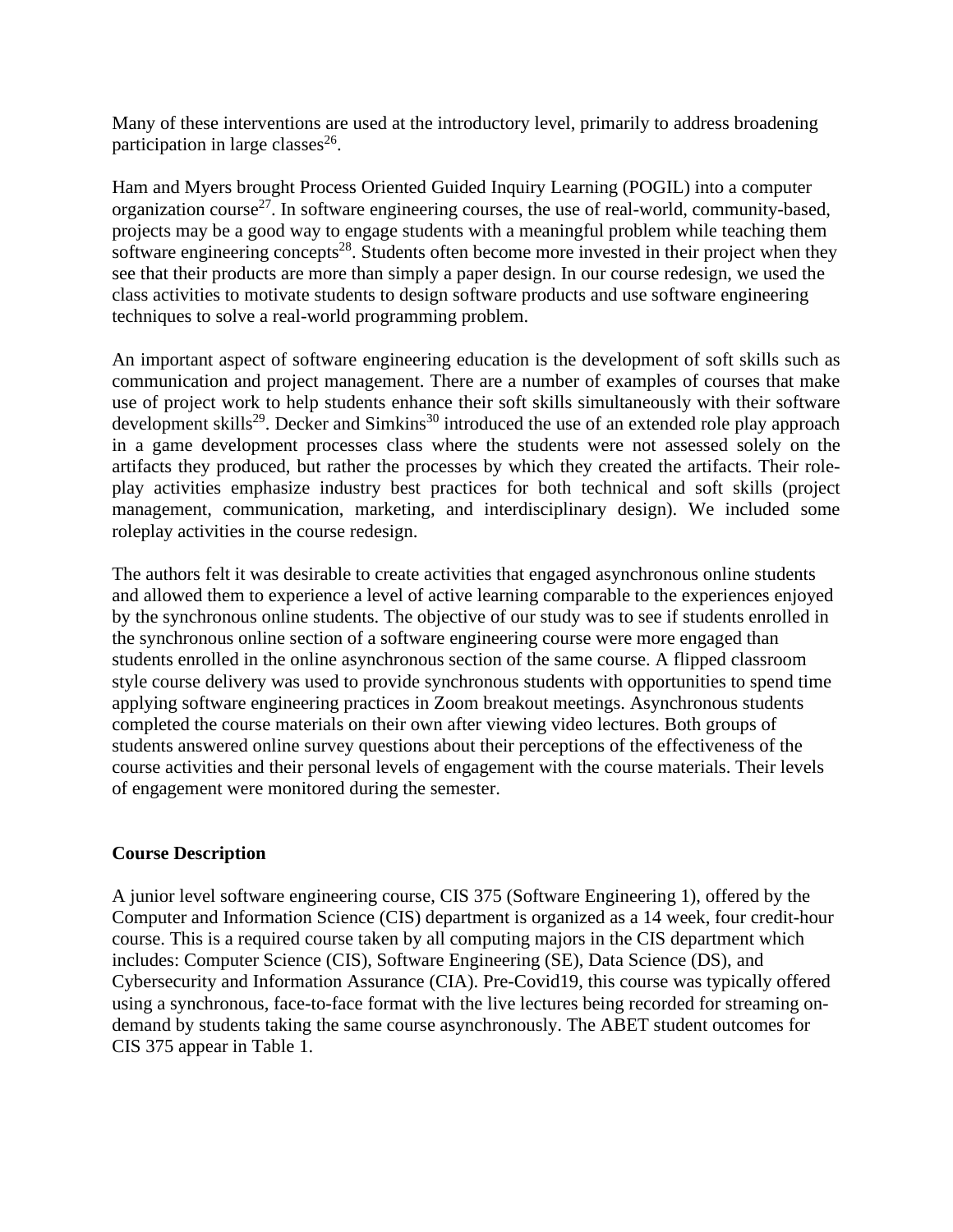# **Table 1: CIS 375 ABET Student Outcomes and Course Outcomes**

ABET Outcomes addressed in this course:

- Outcome 1 Ability to analyze complex computing problems and apply principles of computing and other relevant disciplines to identify solutions.
- Outcome  $2 -$  Ability to apply engineering design to produce solutions that meet specific needs with respect to public health, safety, and welfare keeping into consideration, global, cultural, social, environmental, and economic factors.
- Outcome 3 Ability to communicate effectively with a range of audiences.
- Outcome 4 Ability to recognize ethical and professional responsibilities in engineering situations and make informed judgments, with consideration for the impact of engineering solutions in global, economic, environmental, and societal contexts.
- Outcome 5 Ability to function effectively on a team whose members together provide leadership, create a collaborative and inclusive environment, establish goals, plan tasks, and meet objectives.
- Outcome 7 Acquire and apply new knowledge as needed, using appropriate learning strategies.

Course outcomes:

- 1. The student will be able to create a risk table for a software development project and risk information sheets for each critical or catastrophic risk.
- 2. The student will be able to create and execute a test plan for a software system, including test case creation, based on the specified requirements.
- 3. The student will be able to implement a software system that meets the needs of an external customer and that involves the creation of a significant user interface and help system.
- 4. The student will be able to make use of appropriate software engineering tools in the development of a software product.
- 5. The student will be able to manage the completion of a software project for an external customer.
- 6. The student will be able to participate in several peer design walkthroughs, including the presentation and critiquing of each other's designs during class time.
- 7. The student will be able to participate on a multi-disciplinary design team to design and implement a software project.
- 8. The student will be able to write a complete design document for a software system.
- 9. The student will be able to write a management plan for a software project that involves time and resource estimates, personnel scheduling detail, and determine of its production costs.

One of the authors taught a face-to-face version of CIS 375 using a flipped classroom model for the past 5 years. This class covers the full software development lifecycle with an emphasis on agile software engineering practices and most of the weekly contact hours being devoted to engaged/experiential learning. The students also work on a team-based term project outside of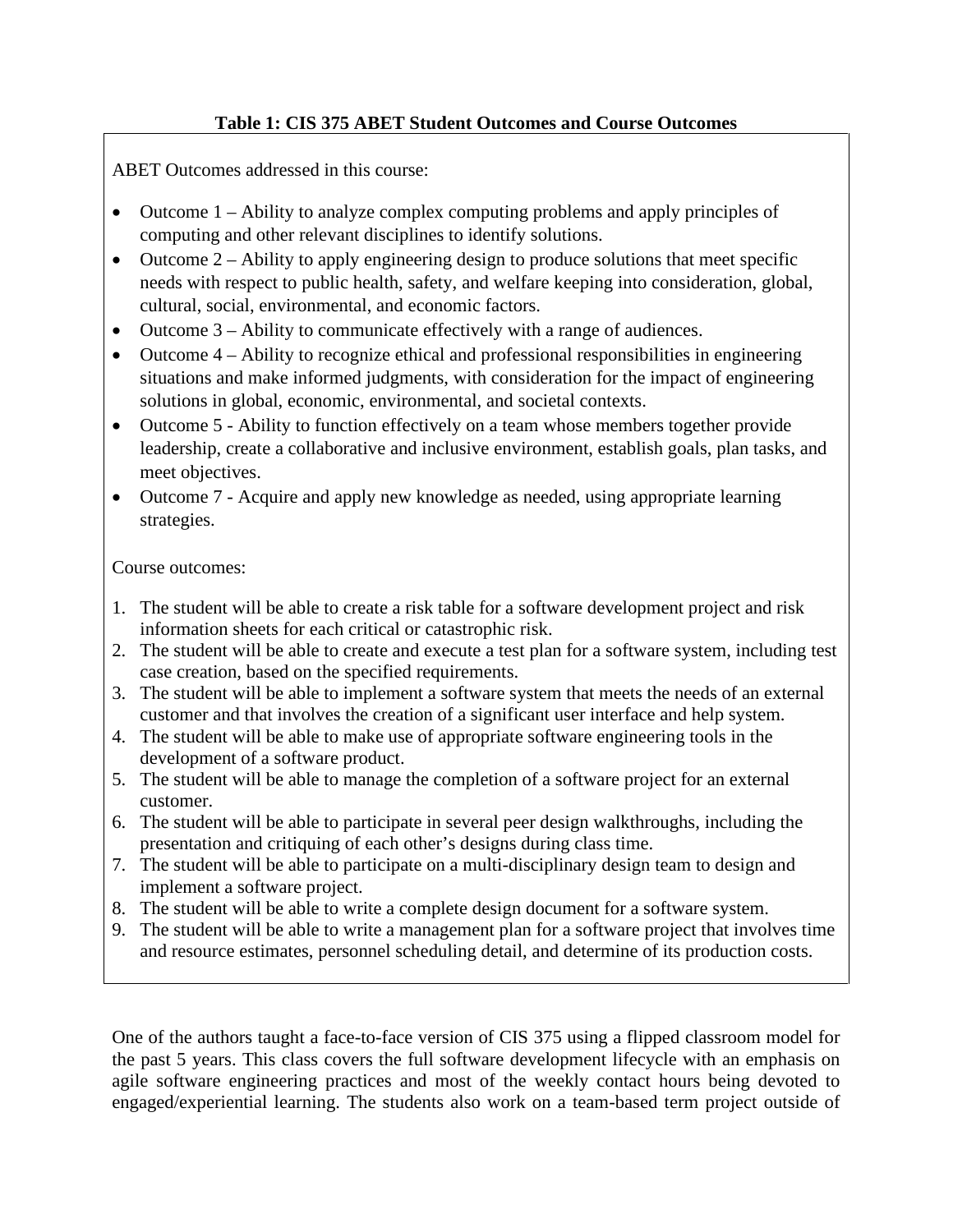the regular class meeting times. A detailed description of the class content and activities appears in Maxim, et al.<sup>31</sup> The topics covered in this course are listed in Table 2.

| <b>Topic</b>                                                     | <b>Hours</b>   |
|------------------------------------------------------------------|----------------|
|                                                                  |                |
| Software design process, life-cycle models                       | 4              |
| Software requirements analysis                                   | 4              |
| Software analysis and design modeling                            | 4              |
| Reviews and Inspections                                          | 4              |
| Software project management and process metrics, cost estimation | $\overline{2}$ |
| Software project scheduling                                      | $\overline{2}$ |
| Software risk management                                         | $\overline{2}$ |
| Software design                                                  | $\overline{2}$ |
| Software architecture design                                     | $\overline{2}$ |
| Software change and configuration management                     | $\overline{2}$ |
| User interface modeling and analysis, component design           | 4              |
| Software quality assurance and usability                         | 4              |
| Software testing strategies and methods                          | 6              |
| Security inspections                                             | $\overline{2}$ |
| Software design implementation                                   | 6              |
| Team presentations and peer reviews                              | 6              |
|                                                                  |                |

|  | Table 2: CIS 375 Course Topics |  |  |
|--|--------------------------------|--|--|
|--|--------------------------------|--|--|

## **Course Delivery**

Due to Covid19 restrictions, the offering of CIS 375 was restricted to online-only course delivery during Fall 2020. A synchronous section of this course was taught using a flipped classroom model and included a two-hour weekly Zoom meeting which made use of breakout rooms for small group problem solving and design activities. The Zoom meetings were not recorded and were not available for viewing after the class meetings ended. Students in both sections had access to prerecorded video lectures. Students enrolled in the asynchronous section of this course completed the course activities by themselves at home. For most asynchronous students, viewing the video lectures and reading the textbook were their primary sources of instruction.

For both groups of students, 20% of their total course grade was allocated to write-ups of the weekly activities, 20% to graded reading reflections, and 60% to the completion of five team project assignments. Each project team was composed of a mix of synchronous and asynchronous students. Students were not required to do all activity write-ups or all textbook chapter reflections. They were only required to complete 16 of 18 reading reflections and 20 of 22 activity write-ups. This allowed them the ability to spend more time on some tasks and less time on others. It also gave students a means of making up lost points by doing more than the minimum number of tasks assigned.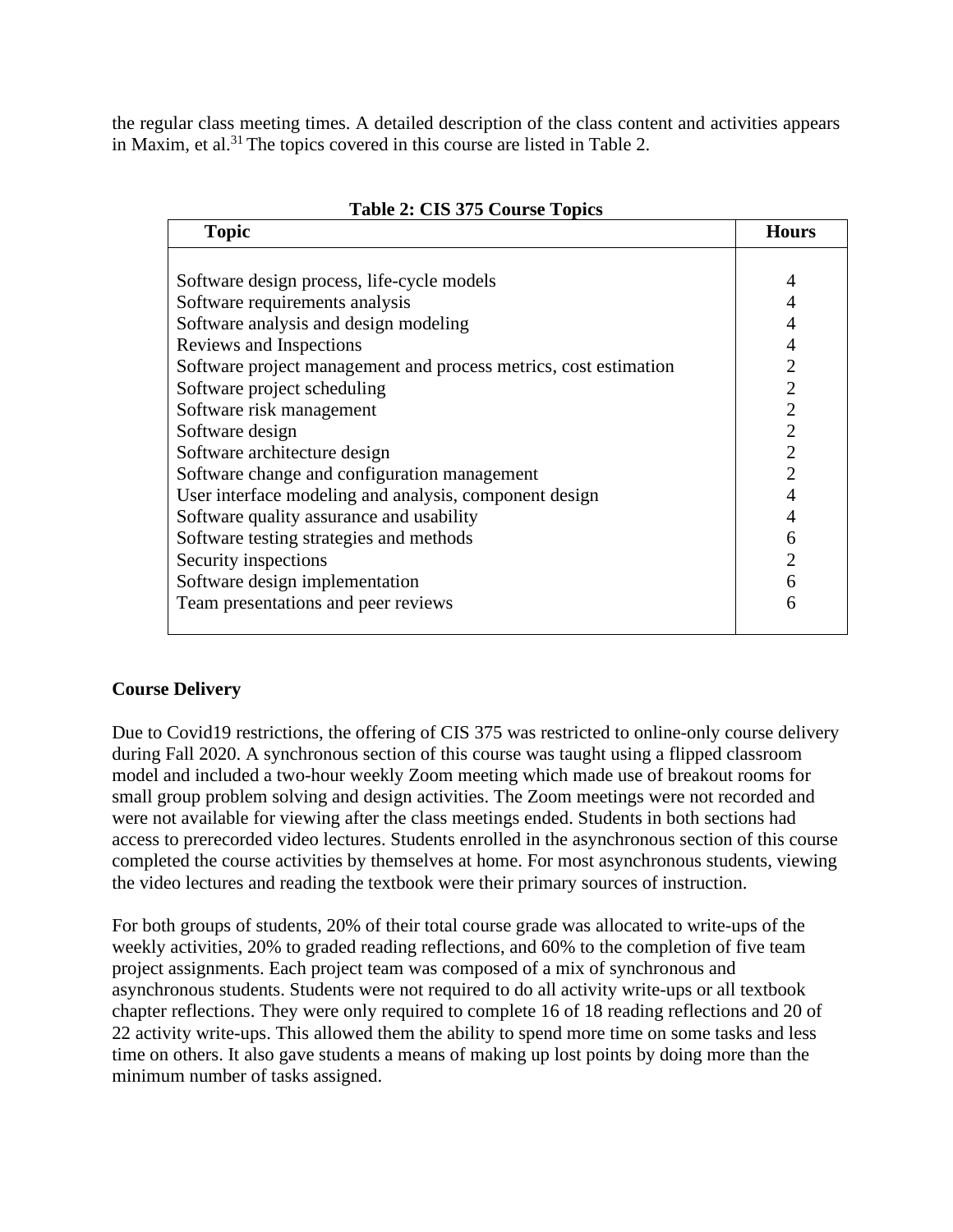Prior to attending the weekly Zoom meeting, the synchronous students were expected to read the sections of the required course textbook<sup>32</sup> and view two 20-minute video lectures created as part of the weekly course module. The asynchronous students were expected to do the same. Table 3 lists the course modules completed by all students.

| <b>Topic</b>                    | <b>Activity</b>                                                       |
|---------------------------------|-----------------------------------------------------------------------|
| <b>Course Introduction</b>      | Zoom ice breaking activity.<br>$\bullet$                              |
|                                 | Group chapter reflection<br>$\bullet$                                 |
| <b>Process Models</b>           | Waterfall process - paper airplane construction activity<br>$\bullet$ |
|                                 | Process improvement video game<br>$\bullet$                           |
|                                 | Scrum trigger video - group viewing with discussion<br>$\bullet$      |
| <b>Requirements Engineering</b> | Requirements video - group viewing with discussion.<br>$\bullet$      |
|                                 | Requirements ambiguity exercise<br>$\bullet$                          |
| Requirements Modeling 1         | CRC modeling exercise<br>$\bullet$                                    |
|                                 | User story and use case exercises<br>$\bullet$                        |
| <b>Requirement Modeling 2</b>   | UML modeling exercise<br>$\bullet$                                    |
|                                 | SRS document review exercise<br>$\bullet$                             |
| Reviews and Inspections         | Formal code inspection review - roleplay<br>$\bullet$                 |
|                                 | Inspection video - group viewing with discussion<br>$\bullet$         |
| <b>Cost and Time Estimation</b> | Project cost estimation exercise<br>$\bullet$                         |
|                                 | Software requirements document with peer review<br>$\bullet$          |
| Project Scheduling and          | Project scheduling exercise<br>$\bullet$                              |
| <b>Risk Management</b>          | Project risk management exercise<br>$\bullet$                         |
| Software Architecture and       | Architecture tradeoff analysis exercise<br>$\bullet$                  |
| <b>Configuration Management</b> | Version control system assessment exercise<br>$\bullet$               |
| User Experience Design 1        | Web page usability assessment exercise<br>$\bullet$                   |
|                                 | Project planning document peer reviews<br>$\bullet$                   |
| User Experience Design 2        | Roleplay web user interface design<br>$\bullet$                       |
|                                 | Roleplay use of personas in usability assessment<br>$\bullet$         |
| <b>Software Quality</b>         | Defect life cycle exercise<br>$\bullet$                               |
|                                 | Software design document peer review<br>$\bullet$                     |
| Testing $-$ part 1              | Creating test cases from requirements<br>$\bullet$                    |
|                                 | Test plan analysis and critique exercise<br>$\bullet$                 |
| Testing $-$ part 2              | Cost effective testing activity.<br>$\bullet$                         |
|                                 | Web page accessibility exercise<br>$\bullet$                          |
| <b>Security Engineering</b>     | Security inspection video - group view with discussion<br>$\bullet$   |
|                                 | Test plan peer review<br>$\bullet$                                    |
| Term Project Delivery           | <b>Tiny Tool Video Demonstrations</b><br>$\bullet$                    |
|                                 |                                                                       |

**Table 3: CIS 375 Course Modules**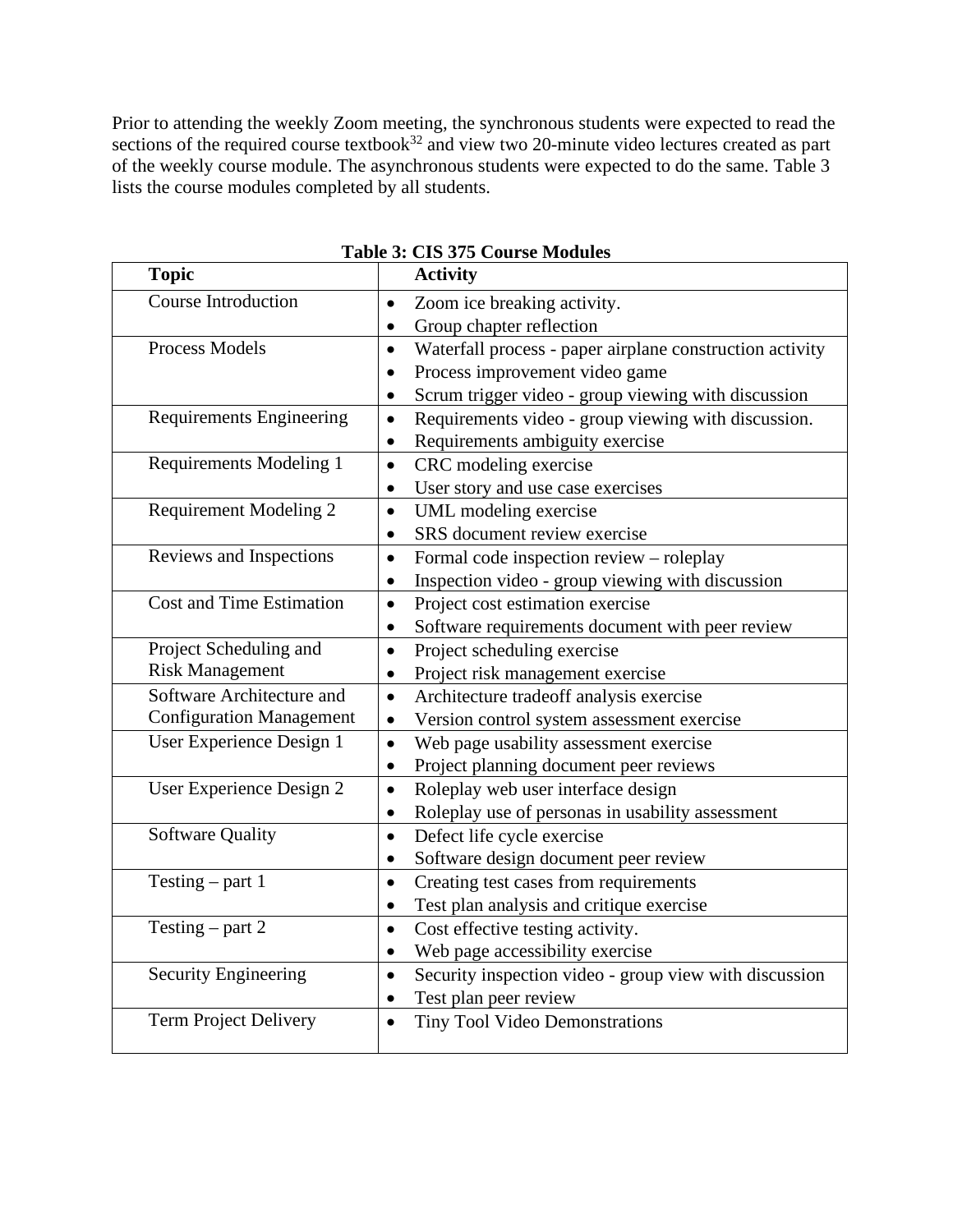The lecture slides and class handouts were available to students in both sections on Canvas (the campus course management system). If students had any questions on the module materials, they were encouraged to email or meet the instructor online during his office hours. Most students read the text material and completed their reflections prior to completing the module activities.

The team project assignments were completed outside of class and included writing a software requirements specification document and creating a project management plan for developing a pizzeria touch screen point of sale system. The term project involved the design, implementation, and testing of a web-based software engineering tool (Tiny Tool). The students were given 7 weeks to complete the term project and instructed to manage their team using an agile scrum framework.

### **Assessment**

Each of the course assignments was evaluated by Canvas rubrics designed by the instructor for each type of submission. Currently, these rubrics contain two to ten criteria, each scored from 1 to 5. Table 4 shows the rubric used to evaluate textbook reading reflections. Table 5 shows the rubric used to evaluate the active learning assignments that called for students to conduct experiments. Specialized rubrics were created for the team project assignments.

| 0<br><b>Topic</b>                                  | <b>Feedback</b> | <b>Rating</b> |
|----------------------------------------------------|-----------------|---------------|
|                                                    |                 |               |
| What did you find interesting about the reading?   |                 | $0 - 4$       |
| Why?                                               |                 |               |
| What parts of this chapter do you feel would be    |                 | $0 - 2$       |
| challenging in a professional environment? Why?    |                 |               |
| Did your perception of the chapter material change |                 | $0 - 2$       |
| after you read it? What did you view differently?  |                 |               |
| What do you consider the key take away from this   |                 | $0 - 2$       |
| chapter? Why?                                      |                 |               |

**Table 4: CIS 375 Reading Reflection Rubric**

| Table 5: CIS 375 Activity Question Rubric |  |
|-------------------------------------------|--|
|-------------------------------------------|--|

| $1.0010$ of $0.000$ of $0.0000$ $1.000$ $1.000$ $1.000$ $1.000$ |                                                              |  |  |
|-----------------------------------------------------------------|--------------------------------------------------------------|--|--|
| Topic                                                           | <b>Rating and Feedback</b>                                   |  |  |
|                                                                 | $(0 = missing, 4 = satisfactory, 5 = exceeds specification)$ |  |  |
| <b>Quality of Answers</b>                                       |                                                              |  |  |
| Completeness of Write-up                                        |                                                              |  |  |

No statistical comparisons were made between the performance of students in the synchronous and asynchronous sections of CIS 375. However, informal comparisons of student data from the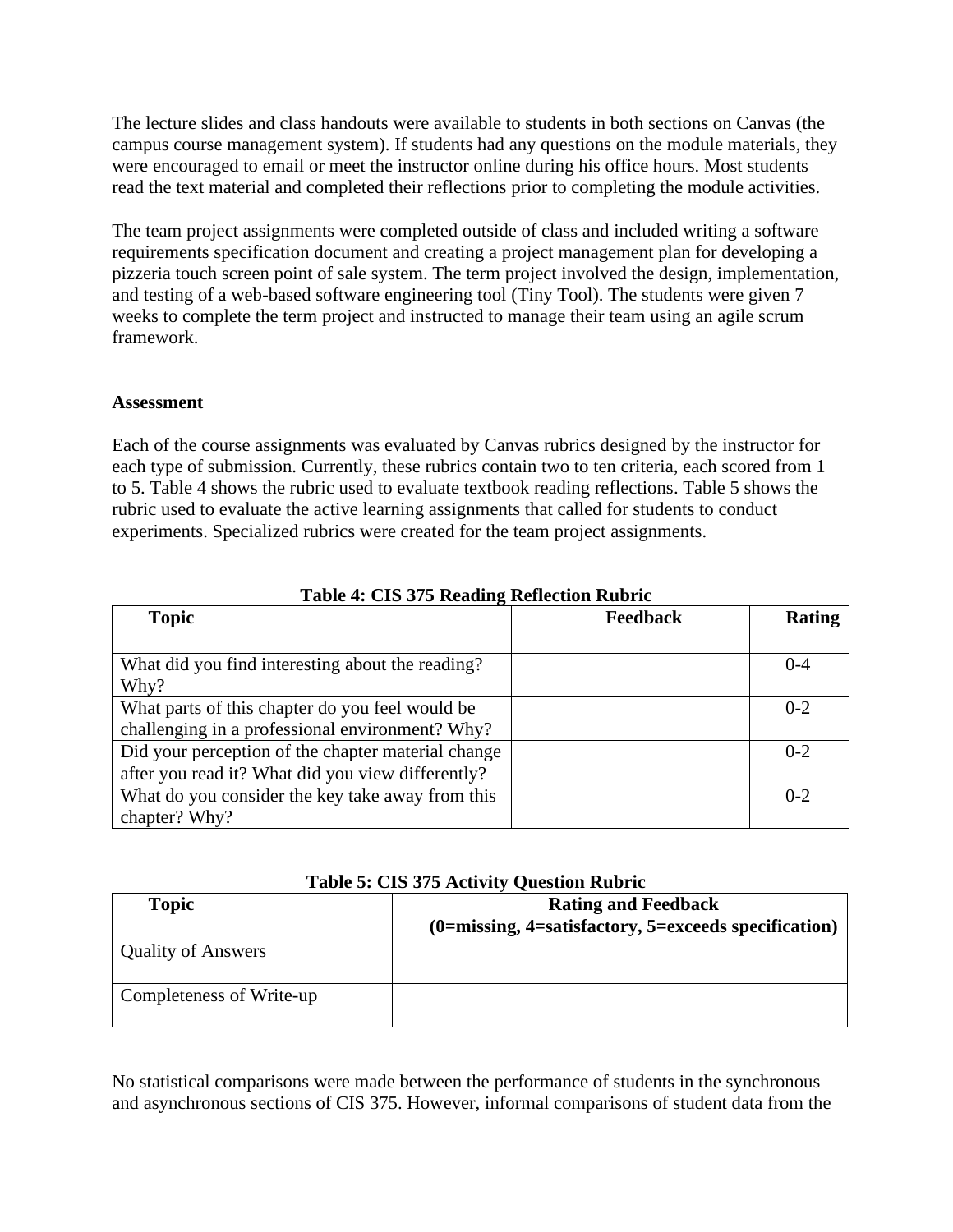two delivery modes of CIS 375 delivered by the instructor, suggest that students attending the synchronous zoom meetings produced work which seemed to receive higher scores using similar grading rubrics.

Table 6 contains a brief summary of some student analytic data generated by the Canvas course management system. Student t-tests were performed on the mean scores for each group. The only significant difference ( $p < 0.05$ ) was for the average number of missing lab exercises. In terms of student engagement, comparing the average course grades assigned to synchronous and asynchronous students may be less telling than the average number of late assignments and number missing assignments. This may be because the synchronous students get started on the activities in class that most asynchronous students complete on their own. Even in cases where the synchronous students were not able to complete the activities during their breakout sessions, they had the opportunity to start fleshing out the main points of the activity with a group. The average number of missing assignments was greater for the asynchronous students.

|                                                                    | Synchronous $(N=41)$ | Asynchronous $(N=20)$ |
|--------------------------------------------------------------------|----------------------|-----------------------|
| <b>Average Overall Course Grade</b>                                | 94.8%                | 92.8%                 |
| Average Number of Late Assignments<br>Per Student                  | 6.0                  | 7.0                   |
| <b>Average Number of Missing</b><br><b>Assignments Per Student</b> | 3.1                  | 6.0                   |
| <b>Average Number of Missing</b><br><b>Reflections Per Student</b> | 1.7                  | 2.4                   |
| Average Number of Missing Lab<br><b>Exercises Per Student</b>      | 1.3                  | 3.4                   |

**Table 6: Canvas Data - Based on Section Enrollment**

There were two primary categories that comprised the majority of missing assignments. The reading reflections and the homework exercises. Students in both sections would have the same experience with the reading reflections in that each student was to read the assigned textbook chapter and then write a brief summary by answering a set of questions with short answer type responses. No student interaction was to take place for the reflections. The homework assignments may or may not have included student interaction, depending on the section in which the student was enrolled. Synchronous students had an opportunity to attend the live Zoom class session and work through some or all of the homework exercises with other students. They may not have finished the entire exercise during the Zoom session but at the very least, these synchronous students had the opportunity to discuss the exercise material in their respective breakout rooms and then again in the main Zoom session. The asynchronous students were to complete the homework exercises at home but were allowed to work with other asynchronous students for some activities as long as their answers to open-ended questions demonstrated original work. Some asynchronous students did find their way to the Zoom sessions despite the fact that the meeting link was only broadcast to students in the synchronous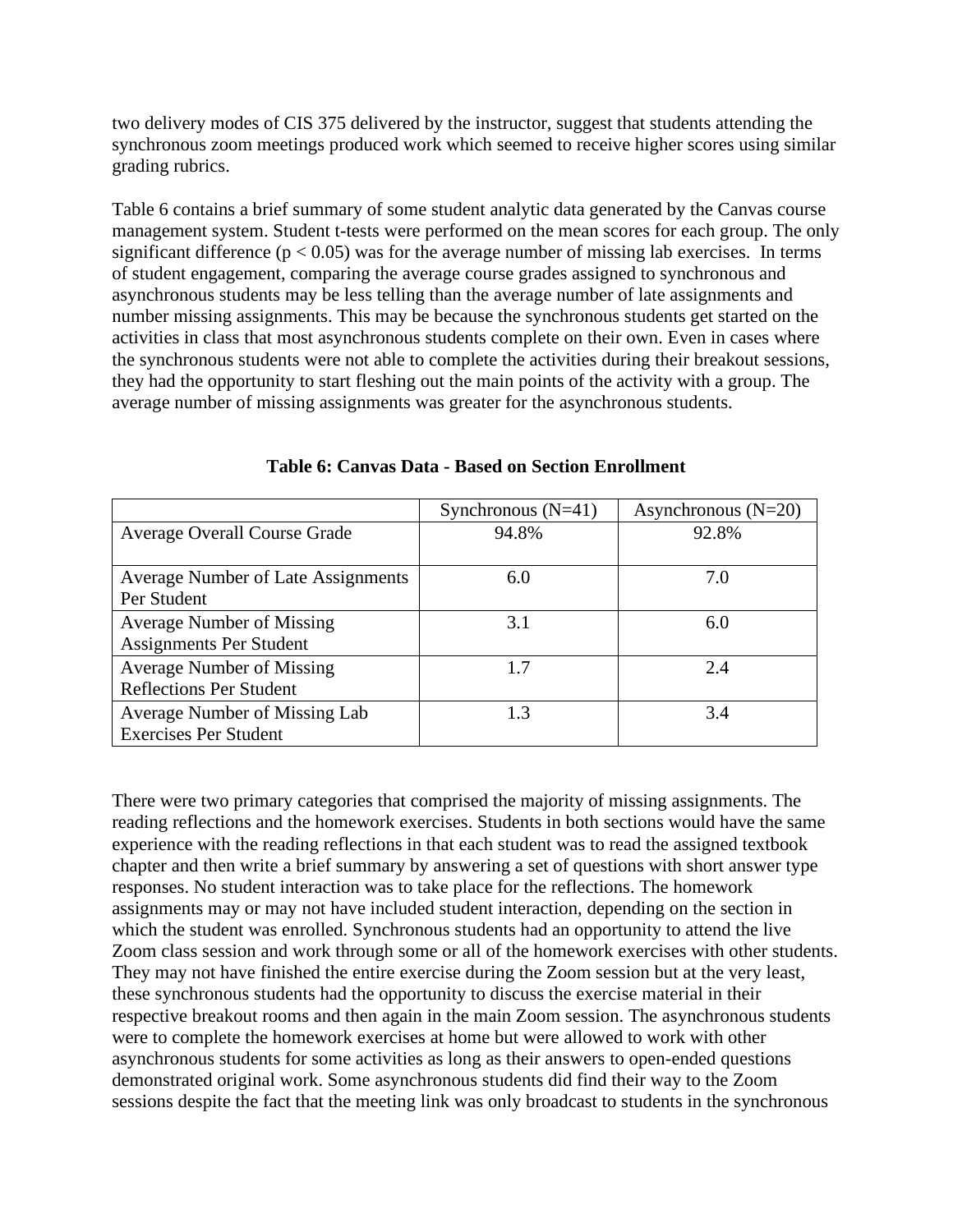section. The asynchronous students (on the average) were missing twice as many small group homework exercises as the synchronous students. Since all students were allowed to skip two reading reflections and two homework writeups the number of missing assignments for the synchronous students is not surprising.

## **Course Surveys**

We surveyed the students during the midterm and final weeks of the semester, to gather the students' own perceptions of their level of engagement with the class and active learning. The students in both sections were asked a series of questions designed by the authors, to elicit candid responses. The survey was conducted separately from the regular student course evaluations and was completed before the final course grade postings. Table 7 compares student responses on the midterm survey  $(S = S$ ynchronous, N=41/41 and A = Asynchronous N=19/20). The only significant difference  $(p < 0.01)$  found using the Mann-Whitney U test was for the statement "I felt more engaged during activities than lectures". Table 8 compares student responses on the final survey  $(S = S$ ynchronous, N=39/41 and A = Asynchronous N=20/20). The only significant difference ( $p < 0.05$ ) found using the Mann-Whitney U test was for the statement "I prefer the use of activities and discussion rather than lecture only content".

The students were asked specifically, "With which activities or parts of the course have you felt most engaged?" This was a question posed to each student in both the midterm and again in the final surveys. Although students were registered for either the synchronous or asynchronous sections, some synchronous students did not attend all of the video class sessions and some asynchronous students found their way to the Zoom video sessions despite the fact that the meeting invitations were not shared with them. This information is presented for context when interpreting the responses to the aforementioned question and response tables.

In the midterm survey responses for the synchronous section, 100% of the students mentioned group projects and/or class breakout room activities, as the most engaging parts of the course. The responses for the final survey continued this same trend with the exception of two students that indicated the readings and reflections were more engaging. The final survey also indicated that approximately 85% of the synchronous students claimed to have attended at least 50% of the video class meetings.

For the asynchronous students, the midterm survey showed an even split of seven each between group projects and distance learning exercises as being the most engaging part of the course. The remaining three students stated that the reading reflections were most engaging. It should be noted here that the distance learning exercises were the same activities that students worked on as a group in the video class breakout rooms. By the time the final survey was taken, projects and group activities were cited as the most engaging parts of the course for all except two students. This may suggest that several asynchronous students were attending video class sessions. Possibly, these were students working on the distance learning exercises by themselves earlier in the semester, that later sought out the video class breakout rooms. The responses from both sections and surveys seem to indicate a preference by students to be involved in the active learning exercises and projects.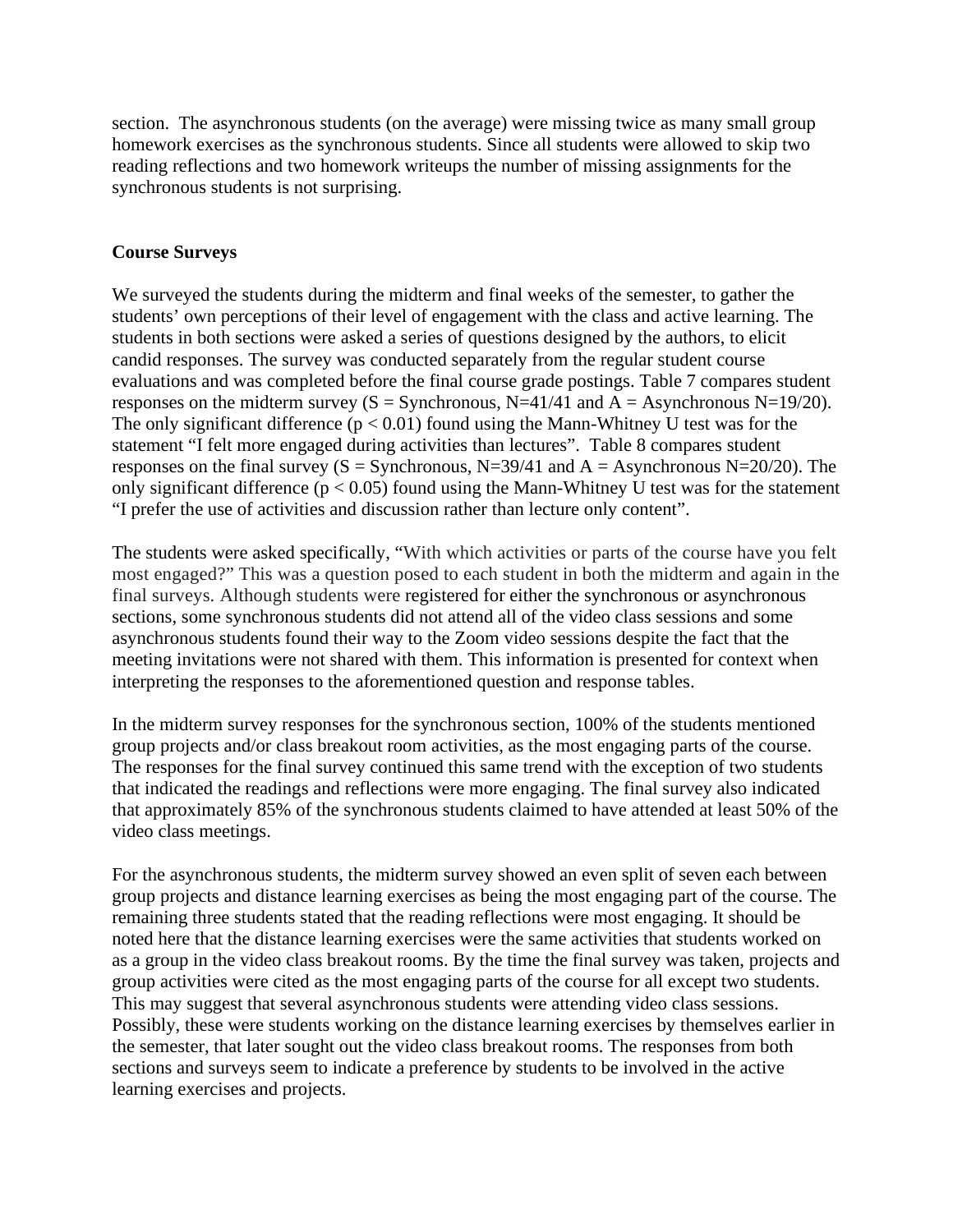At the midway point in the semester, the two sections were in close agreement with at least four statements of the survey. Greater than 80% of students from both sections either agreed or strongly agreed with the statements that course activities were a useful way to learn; an example of active learning; and engaging for the student. However, the synchronous students were far more in the affirmative with the statement "I felt more engaged during activities than during lecture". 98% of the synchronous students agreed or strongly agreed with this statement but only 72% of the asynchronous students felt the same. There was a similar gap between sections when asked if they preferred activities/discussion over lecture content with 85% of synchronous students agreeing or strongly agreeing while only 63% of the asynchronous students agreed.

| <b>Survey Statement</b>   | <b>Strongly</b>  | <b>Disagree</b>  | <b>Neutral</b> | Agree      | <b>Strongly</b> |              |
|---------------------------|------------------|------------------|----------------|------------|-----------------|--------------|
|                           | <b>Disagree</b>  |                  |                |            | Agree           |              |
| Course activities were a  | $1(2\%)$         | $1(2\%)$         | $4(10\%)$      | 21 (51%)   | 14 (35%)        | S            |
| useful way to learn       | 1(5%)            | $2(10\%)$        | $\Omega$       | 9(48%)     | 7(37%)          | A            |
| Course activities let me  | $\Omega$         | $\Omega$         | 5(12%)         | 19 (46%)   | 17(42%)         | S            |
| apply what I learned      | $\overline{0}$   | 1(6%)            | $2(10\%)$      | 8(42%)     | 8(42%)          | A            |
| Course is an example of   | 1(2%)            | 1(2%)            | $4(10\%)$      | $17(41\%)$ | 18 (45%)        | S            |
| active learning           | $\theta$         | 1(5%)            | 2(11%)         | 8(42%)     | 8(42%)          | A            |
| I was actively engaged    | $\boldsymbol{0}$ | 2(5%)            | $4(10\%)$      | 15 (37%)   | 20(48)          | S            |
| in my learning            | $\boldsymbol{0}$ | 1(5%)            | 2(11%)         | 8(42%)     | 8(42%)          | A            |
| I applied the course      | $\boldsymbol{0}$ | $1(2\%)$         | 12 (30%)       | 14 (34%)   | 14 (34%)        | S            |
| material to real world    | $\Omega$         | 1(4%)            | 6(32%)         | 6(32%)     | 6(32%)          | A            |
| situations                |                  |                  |                |            |                 |              |
| I felt more engaged       | $\boldsymbol{0}$ | $\boldsymbol{0}$ | $1(2\%)$       | 18 (44%)   | 22 (54%)        | S            |
| during activities than    | $\overline{0}$   | $\theta$         | 5(26%)         | 9(46%)     | 5(26%)          | $\mathsf{A}$ |
| during lecture            |                  |                  |                |            |                 |              |
| I prefer the use of       | $\Omega$         | $1(2\%)$         | 6(15%)         | 15 (37%)   | 19 (46%)        | S            |
| activities and discussion | 1(5%)            | 3(16%)           | 3(16%)         | 5(26%)     | 7(37%)          | A            |
| rather than lecture only  |                  |                  |                |            |                 |              |
| content                   |                  |                  |                |            |                 |              |
| I feel that doing         | 10(24%)          | 9(22%)           | 8(20%)         | 6(15%)     | 8 (19%)         | S            |
| activities on my own      | 4(21%)           | 3(16%)           | 4(21%)         | 7(37%)     | 1(5%)           | A            |
| would be just as          |                  |                  |                |            |                 |              |
| beneficial as working on  |                  |                  |                |            |                 |              |
| them with a group in      |                  |                  |                |            |                 |              |
| class                     |                  |                  |                |            |                 |              |

**Table 7: Student Perceptions on Midterm Survey**

By the time of the final survey, the synchronous section was slightly less convinced that the activities were a useful way to learn but still greater than 80% agreed with the statement. However, the asynchronous students were significantly less positive about the "usefulness" of the activities with only 60% in agreement. By the end of the semester, 90% of the synchronous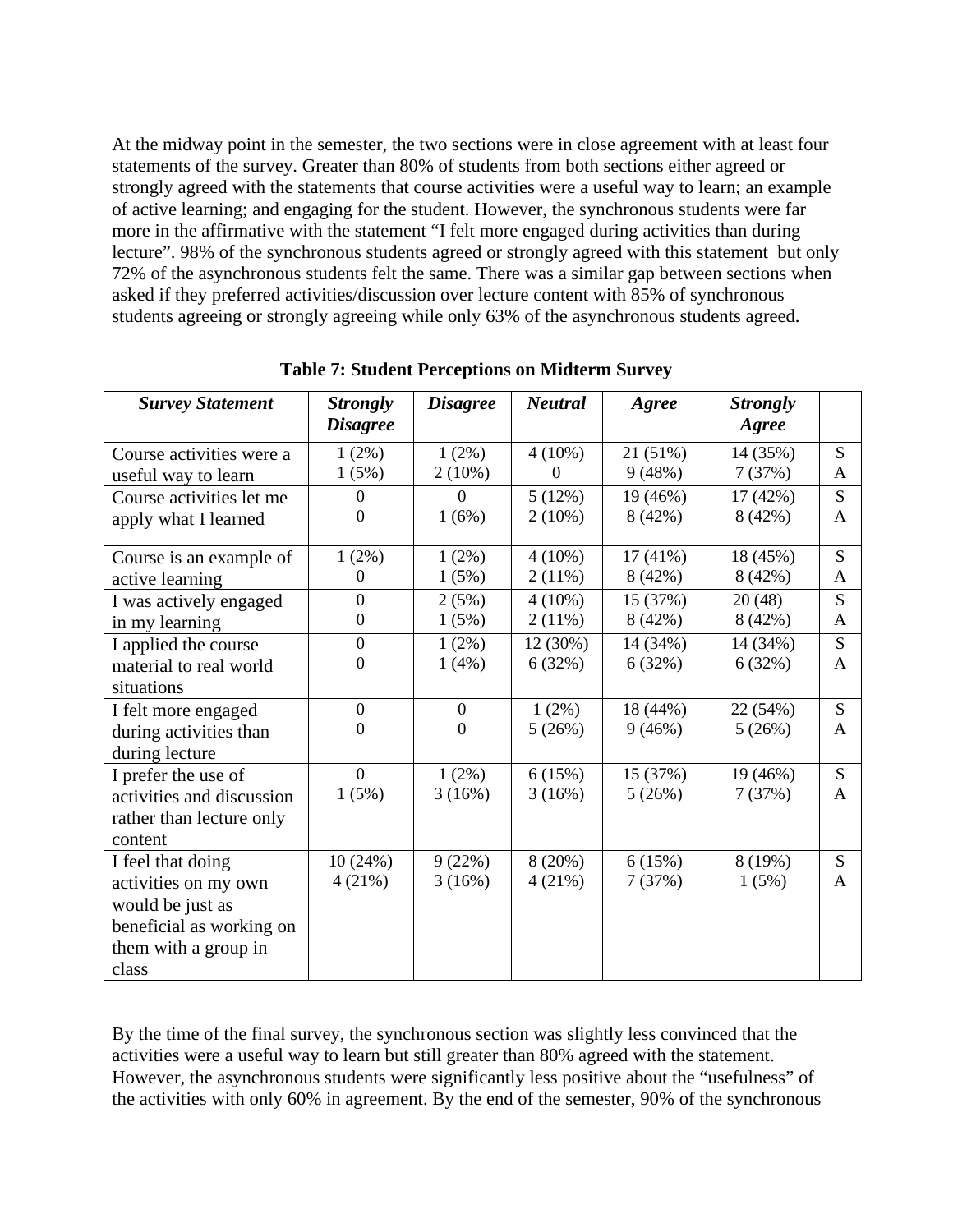students agreed that they were actively engaged but only 75% of the asynchronous students felt the same. The data suggest that the synchronous students maintained their enthusiasm for activities and active learning as the semester progressed whereas a notable amount of asynchronous students' responses fell to a neutral or disagreement state.

| <b>Survey Statement</b>  | Strongly          | Disagree  | Neutral   | Agree     | Strongly   |              |
|--------------------------|-------------------|-----------|-----------|-----------|------------|--------------|
|                          | Disagree          |           |           |           | Agree      |              |
| Course activities were a | $1(2\%)$          | 1(2%)     | 6(15%)    | 20 (52%)  | 11 (29%)   | S            |
| useful way to learn      | 0                 | 4(20%)    | 4(20%)    | 5(25%)    | 7(35%)     | A            |
| Course activities let me | 1(2%)             | $4(10\%)$ | 3(8%)     | 19 (49%)  | 12 (31%)   | S            |
| apply what I learned     | $\mathbf{\Omega}$ | 1(5%)     | 6(30%)    | 5(25%)    | $8(40\%)$  | A            |
| Course is an example     | 1(2%)             | 1(2%)     | 3(8%)     | 13 (34%)  | 21 (54%)   | S            |
| of active learning       | 0                 | 1(5%)     | 5(25%)    | 4(20%)    | $10(50\%)$ | A            |
| I was actively engaged   | 1(2%)             | $\Omega$  | 3(8%)     | 14 (36%)  | 21 (54%)   | S            |
| in my learning           | 1(5%)             | 3(15%)    | 1(5%)     | 6(30%)    | 9(45%)     | A            |
| I applied the course     | 1(2%)             | 2(5%)     | 6(16%)    | 12 (31%)  | 18 (46%)   | S            |
| material to real world   | 1(5%)             | 3(15%)    | 4(20%)    | $2(10\%)$ | $10(50\%)$ | A            |
| situations               |                   |           |           |           |            |              |
| I felt more engaged      | 1(2%)             | 1(2%)     | $1(2\%)$  | 16(42%)   | 20 (52%)   | S            |
| during activities than   | $\Omega$          | 1(5%)     | 1(5%)     | $8(40\%)$ | $10(50\%)$ | $\mathsf{A}$ |
| during lecture           |                   |           |           |           |            |              |
| I prefer the use of      | 1(2%)             | 3(8%)     | 3(8%)     | 12(31%)   | 20 (51%)   | S            |
| activities and           | 1(5%)             | 6(30%)    | 3(15%)    | 4(20%)    | 6(30%)     | A            |
| discussion rather than   |                   |           |           |           |            |              |
| lecture only content     |                   |           |           |           |            |              |
| I feel that doing        | $4(10\%)$         | 10(26%)   | 8(20%)    | 12 (31%)  | 5(13%)     | S            |
| activities on my own     | $2(10\%)$         | 5(25%)    | $2(10\%)$ | 5(25%)    | 6(30%)     | A            |
| would be just as         |                   |           |           |           |            |              |
| beneficial as working    |                   |           |           |           |            |              |
| on them with a group in  |                   |           |           |           |            |              |
| class                    |                   |           |           |           |            |              |

**Table 8: Student Perceptions on Final Survey**

## **Course Evaluations**

Students on our campus are requested to complete a standard set of course evaluations at the end of the semester. The evaluation form is completed online and anonymously, prior to receiving their final course grades. Table 9 shows the mean scores for the synchronous vs asynchronous sections. The only significant difference ( $p < 0.05$ ) found using the Mann-Whitney U test was for the statement "The course met my expectations". Completion of these course evaluation forms is voluntary and student participation on our campus has dropped during the Covid19 lockdown. The most revealing indicators of overall course effectiveness was the large gap between the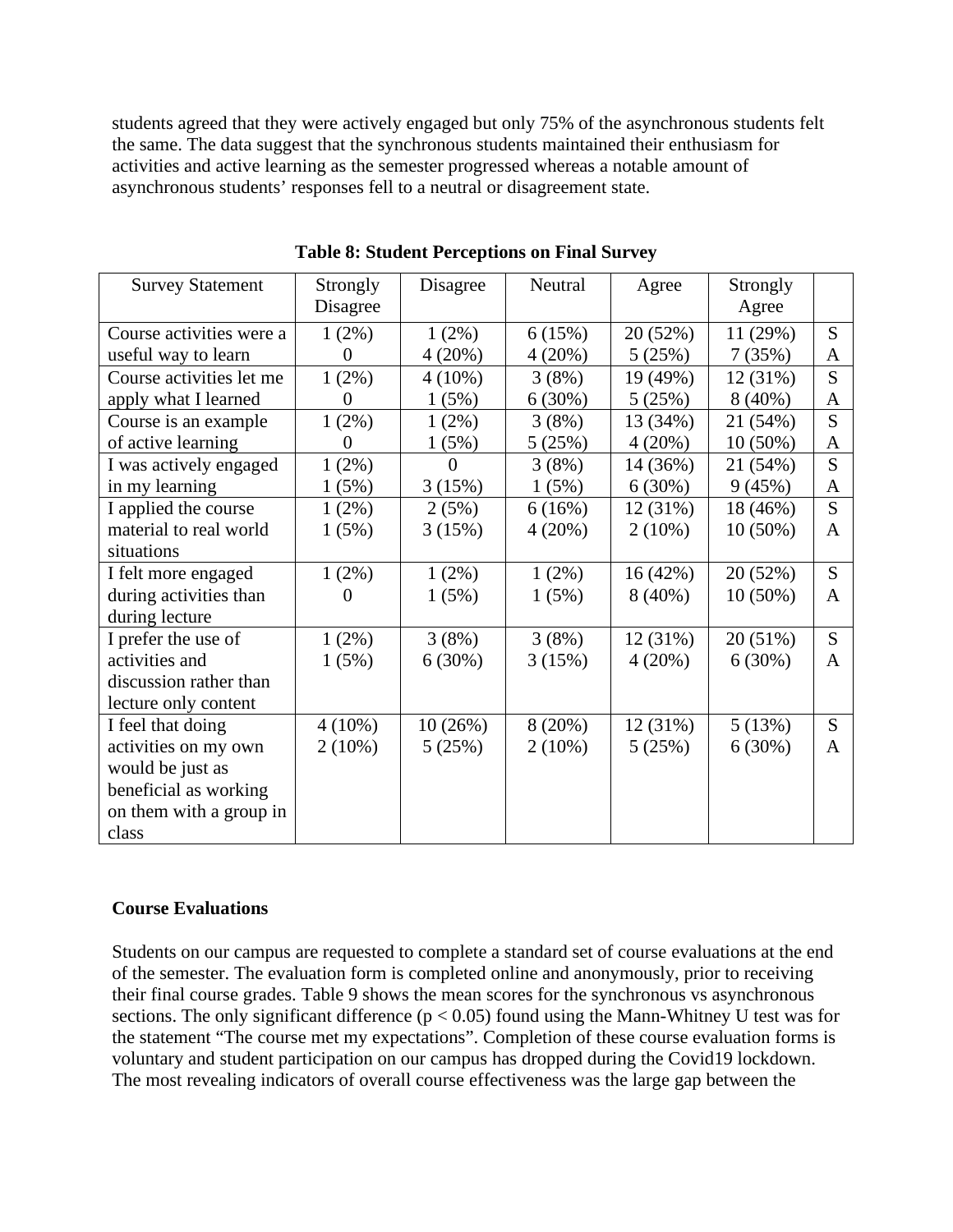opinions of synchronous and asynchronous students. This suggests a synchronous environment is preferred for delivery of online active learning.

In general, the course evaluations ask the student to rate the course on expectations; understanding of subject matter; helpfulness of course materials; and overall rating of the course and instructor. Unlike the midterm and final active learning surveys administered as part of this research, the course evaluations do not ask students any specific questions related to the style of course delivery. The course evaluations do offer students an opportunity to identify strengths and/or areas of improvement in the form of a short answer.

Without specific prompting regarding active learning or style of delivery, the student comments on the course evaluations indicated that the students preferred the activities to taking exams and that the students felt that the activities and project-based learning approach not only prepared them better for their senior design class but also prepared them better for their careers. Even though some students indicated they were not fond of the reading reflections, some admitted that the reflections were a good way to ensure that students actually read the textbook. One comment acknowledged that the reflections made them read but suggested improving the method somehow.

| <b>CIS 375</b><br>$1 = strongly disagree, 5 = strongly agree$ | <b>Synchronous</b><br>$N = 18/41$ | <b>Asynchronous</b><br>$N = 14/20$ |
|---------------------------------------------------------------|-----------------------------------|------------------------------------|
| Course met my expectations                                    | 4.6                               | 3.9                                |
| Course objectives were clear                                  | 4.6                               | 4.3                                |
| Course advanced understanding of subject                      | 4.7                               | 4.5                                |
| Course never repeats other course material                    | 4.5                               |                                    |
| Overall course rating                                         |                                   |                                    |

**Table 9: Selected Course Assessment Questions Synchronous vs Asynchronous**

Overwhelmingly, the projects are the biggest strength cited by students in the course evaluations. Their comments reinforce the positive effect of projects on practical learning as well as the development of team oriented, problem solving skills. Several students also indicated that replacing exams with projects provided a more meaningful learning experience and knowledge that would be otherwise difficult to assess with a traditional assessments approach.

## **Threats to Validity**

It is important to note a significant difference between the delivery of the asynchronous course material, pre and post Covid19 restrictions. In recent years, this university implemented a policy which required the pairing of an asynchronous, distance learning section with a face-to-face section of the same course. The live delivery of the face-to-face course instruction was recorded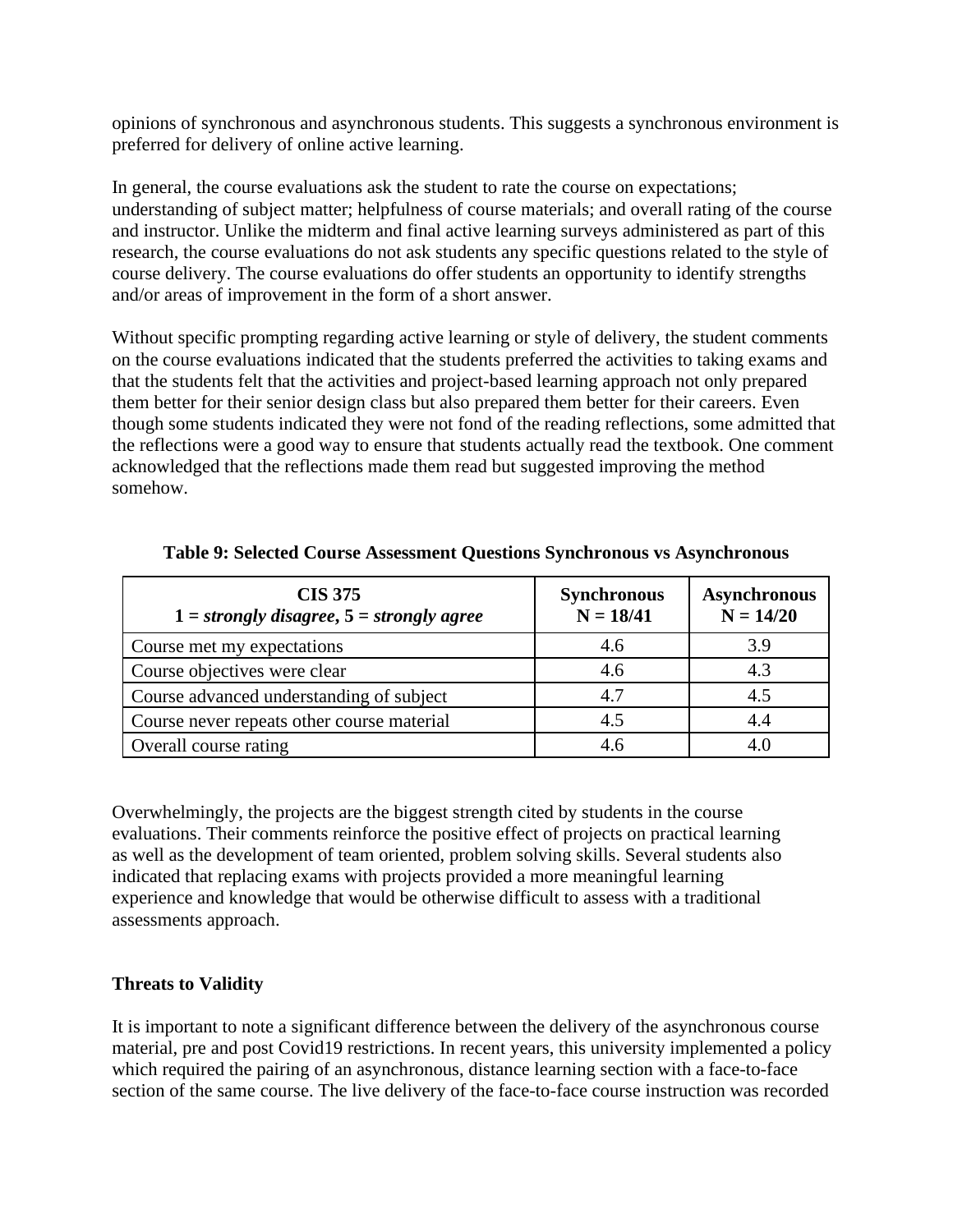as a video. The asynchronous students were expected to view this video after the fact. This was true for most CIS courses. In this scenario, the distance learning (asynchronous) student was able to view not only the lecture, but the entire class interaction, including the ability to eavesdrop on the in-class activities and discussions. This provided an advantage to the pre-Covid asynchronous section in that they could view the live lecture as if they were there and even getting some insight into the in-class activities. This is in contrast to the post-Covid asynchronous sections that were only viewing pre-recorded lectures with no way to observe a live classroom audience interacting during in-class activities. Even if Zoom class meetings were recorded, there was no facility to record the activities and exercises conducted in the breakout rooms. Although the general trend of preference towards active learning seems to have remained intact, the current situation may leave the asynchronous student feeling slightly more uncertain when attempting to complete the activity exercises alone.

One area of uncertainty when measuring the student responses is the unknown amount of interaction between students in the two sections. Many students in the CIS department know each other from other classes that they have taken together. Even though a student is registered in the asynchronous section and has not attended any online class meetings, it is quite possible that a friend from the synchronous section may have shared their course experiences with them giving the asynchronous student additional insight into group activities from the classroom. In other words, the asynchronous student is not really isolated from knowledge learned in the group activities.

Student engagement can only be measured indirectly in online courses using surveys and course analytics. In previous studies, direct observation of student behavior was used to provide insight into their levels of engagement. It is difficult to observe student behavior during a synchronous Zoom meeting without violating student privacy in their home spaces. Even if students turn on their web cameras, often, less than half the class can be displayed as thumb nails on the instructor's display. Trying to measure student engagement using chat comments or interaction with shared google documents is a possible alternative but also lacks the immediate visual feedback an instructor experiences with a real-time view of a student's face.

### **Conclusions and Future Direction**

We were encouraged by the enthusiasm that students exhibited while working with the active learning modules in the synchronous class meetings and look forward to continuing to develop this course content. It may be important to develop ways in which asynchronous students are encouraged to be a part of some sort of face-to-face experience, even if it is not during a formal online class meeting. Informal study or discussion groups that could meet online, with flexible meeting times, might be a way to increase engagement with activities. Experiences from the Fall 2020 course delivery of CIS 375 are being used to revise the next offering of this course and the corresponding active learning materials. We will continue to search for activities which better match the course topics.

The current plan is to make use of the revised modules in the Fall 2021 offering of CIS 375 which may to be fully online due to decisions to maintain social distancing in all classes in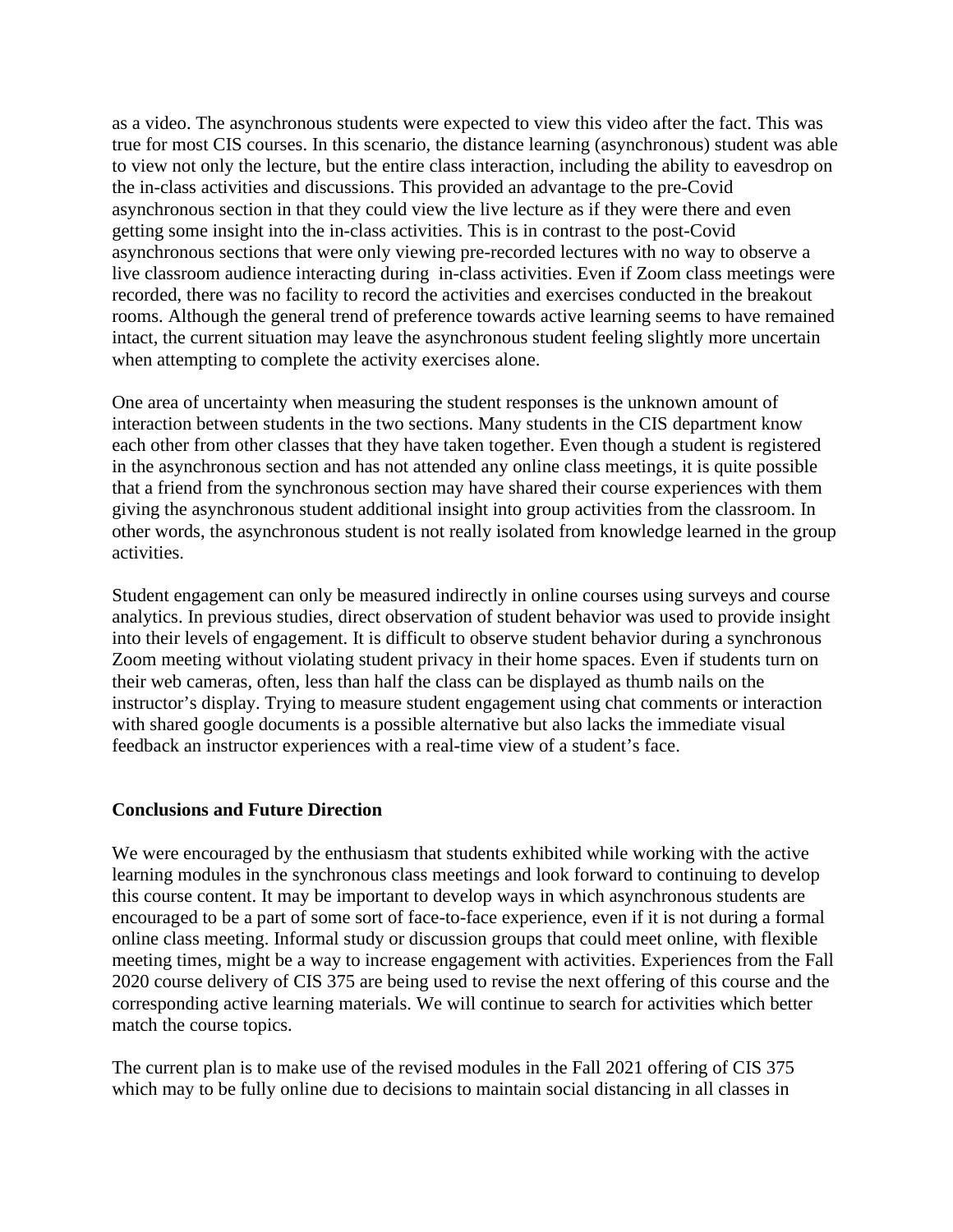response to the Covid19 pandemic. We are continuing to develop software tools to provide scaffolding assistance for student experiments. It may also be desirable to add some course elements to reward students for coming to class with the assigned readings completed when faceto-face classes return in the future. Tailoring writing prompts to specific chapter subjects might help improve the student experience when doing the reading reflection assignments. We also hope to follow these students and see how successful they are in their Senior Design courses over the next year.

### **Acknowledgments**

This project was partially supported by a grant from the University of Michigan-Dearborn Advancement of Teaching and Learning Fund.

### **Bibliography**

- 1. Maxim, B. R.; Decker, A.; and Yackley, J. J. (2019) "Student Engagement in Active Learning Software Engineering Courses", Proceedings of 49th IEEE Annual Frontiers in Education Conference, Cincinnati, OH, October 2019 (F3G1-F3G5).
- 2. Branch R. (2010) Instructional Design: The ADDIE Approach, Springer, 2010.
- 3. Samavedham, L. and Ragupathi, K. (2012) "Facilitating 21st century skills in engineering students," The Journal of Engineering Education, Vol. XXVI No. 1, 2012, pp.38-49.
- 4. Promoting Active Learning (2016) https://utah.instructure.com/courses/148446/pages/active-learning, retrieved February 25, 2016.
- 5. Prince, M., (2004) "Does Active Learning Work? A Review of the Research", Journal of Engineering Education, Vol. 93, 2004, pp. 223-231.
- 6. Raju, P. K. and Sanker, C. C. (2013) "Teaching real-world issues through case studies," Journal of Engineering Education. Vol. 88 No 4 pp501-508.
- 7. Nickels, K, M. (2000) "Do's and don'ts of introducing active learning techniques," Proceedings of the 2000 Annual Meeting of the American Society for Engineering Education, St. Louis, Missouri, June 2000.
- 8. Wood, K.; Jensen, D.; Dutson, A.; and Green, M. (2003) "Active learning approaches in engineering design courses," Proceedings of the 2003 Annual Meeting of the American Society for Engineering Education, Nashville, Tennessee, June 2003.
- 9. Meier, R. D. (1999) "Active learning in large lectures," Proceedings of the 1999 Annual Meeting of the American Society for Engineering Education, Charlotte, North Carolina, June 1999.
- 10. Krause, R.; Hayton, A. C.; Wonoprabowo, J.; and Loo, L.; (2017) "Is engagement alone sufficient to ensure "active learning?", Loma Linda University Student Journal, Vol. 2 No. 1, 2017.
- 11. Ardis, M., Chenoweth, S. and Young, F. (2008) "The 'Soft' Topics in Software Engineering Education", Proceedings of 38th Annual Frontiers in Education Conference (Vol. 1, Oct 2008), IEEE Press, Saratoga Springs, NY, 2008, pp. F3H1-F3H6.
- 12. Day, J.A., and Foley J.D. (2006) "Evaluating a Web Lecture Intervention in a Human-Computer Interaction Course", IEEE Transactions on Education 49(4):420-431, 2006.
- 13. Bishop, J.L. & Verleger M.A. (2013) "The Flipped Classroom: A Survey of the Research", ASEE 120th Annual Conference and Exposition, Atlanta, GA.
- 14. Wu, P., Manohar, P., and Acharya, S. (2016) "The Design and Evaluation of Class Exercises as Active Learning Tools in Software Verification and Validation", Information Systems Education Journal.
- 15. Savery, J. and Duffy, T. (1995) "Problem-based learning: An instructional model and its constructivist framework," Educational Technology, Vol. 35, No. 5, 1995, pp.31-38.
- 16. [Silva, A.,](https://www.emerald.com/insight/search?q=Anielson%20Barbosa%20Da%20Silva) [Bispo, A.,](https://www.emerald.com/insight/search?q=Ana%20Carolina%20Kruta%20de%20Ara%C3%BAjo%20Bispo) [Rodriguez, D.](https://www.emerald.com/insight/search?q=Danilo%20Goncalves%20Rodriguez) and [Vasquez, F.](https://www.emerald.com/insight/search?q=Francisco%20Ialyson%20Felipe%20Vasquez) (2018) "Problem-based learning: A proposal for structuring